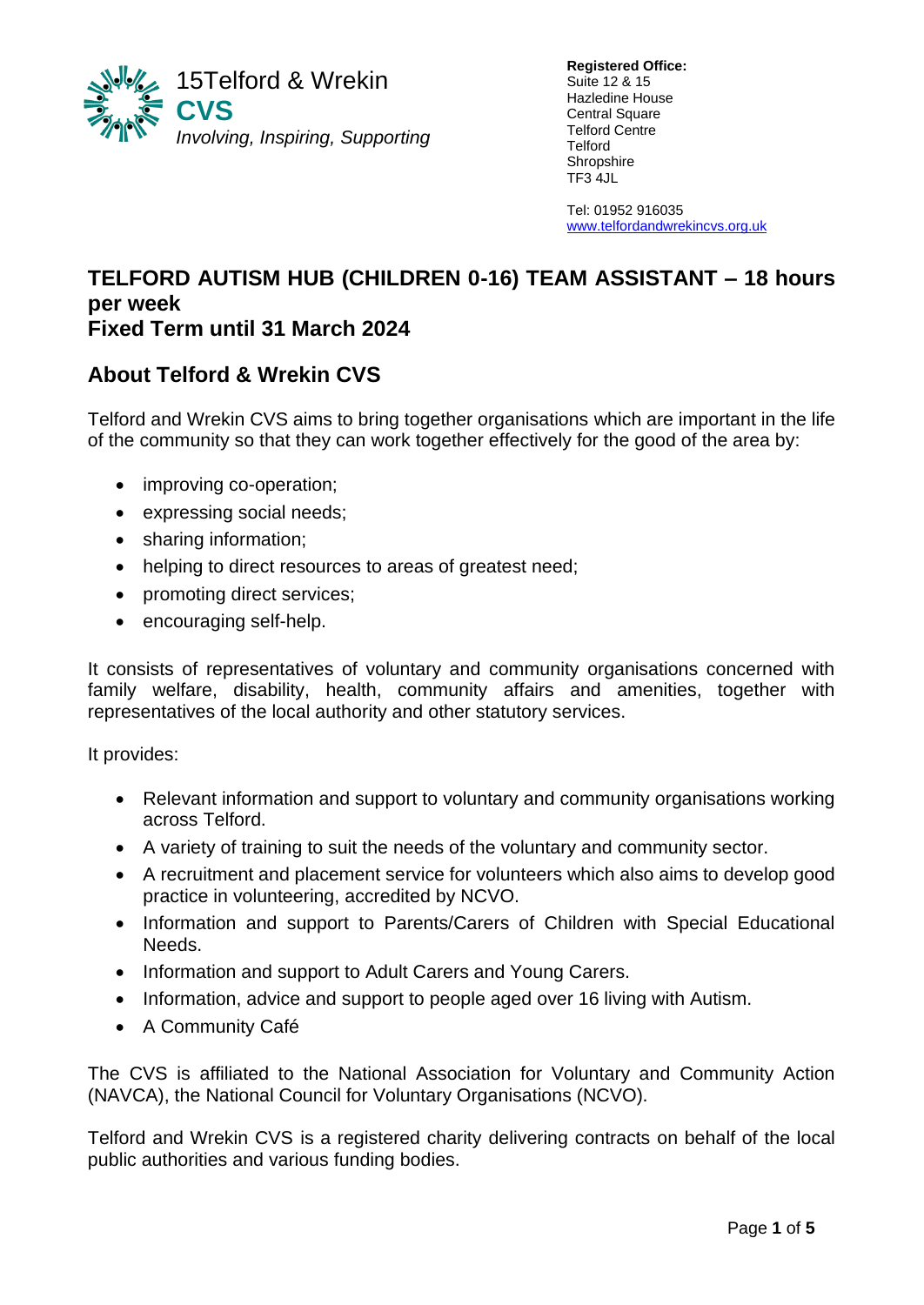# **About Telford Autism Hub (for children and young people aged 0-16 years)**

The Autism pathway is made up of several organisations and functions working together to provide a co-ordinated service to Children and Young People with Autism, and their families in Telford & Wrekin.

The service provides independent information and support to parents/carers and children and young people with autism. The Service provides children, young people and their parents and any other relevant partners, with the information and support necessary for families to have access to local pathways and to aspire to participate in their daily life.

## **About the Job**

**Post Title:** Telford Autism Hub Team Assistant (children 0-16 years)

**Responsible To:** Children's Services Senior Manager

#### **Job Purpose:**

It is important that the postholder is able to exercise initiative, work conscientiously and respect the confidentiality of information relating to clients and staff.

A sympathetic, calm and efficient manner is required when dealing with clients. The Team Assistant must deal confidently with professional colleagues from Education, Health, Social Care and the voluntary and community sector.

- To support children and young people with autism and their parents.
- To facilitate and develop links to statutory and voluntary agencies for the benefit of children, young people, their parents and our service.
- To support and deliver the day to day delivery of the service provision

#### **Main Duties and Responsibilities:**

To promote the service and ensure it is accessible to people living in the Borough of Telford & Wrekin as follows: -

- Provide service users with high quality, impartial and accessible information, advice and support that are appropriate to their needs, extend their knowledge and maximises their involvement in decision making.
- Staff and manage the referral line; acting as the initial point of contact which includes:
	- o Obtaining client details and brief outline of concerns.
	- o Forwarding of referral information and related messages to the team.
	- o Inputting of referral information onto the database.
- Signposting of clients to other agencies and providing basic information on support groups and organisations where appropriate.
- Using the database to organise mail shots, email distribution, facilitate the use of social media as an information platform.
- Collection and collation of statistics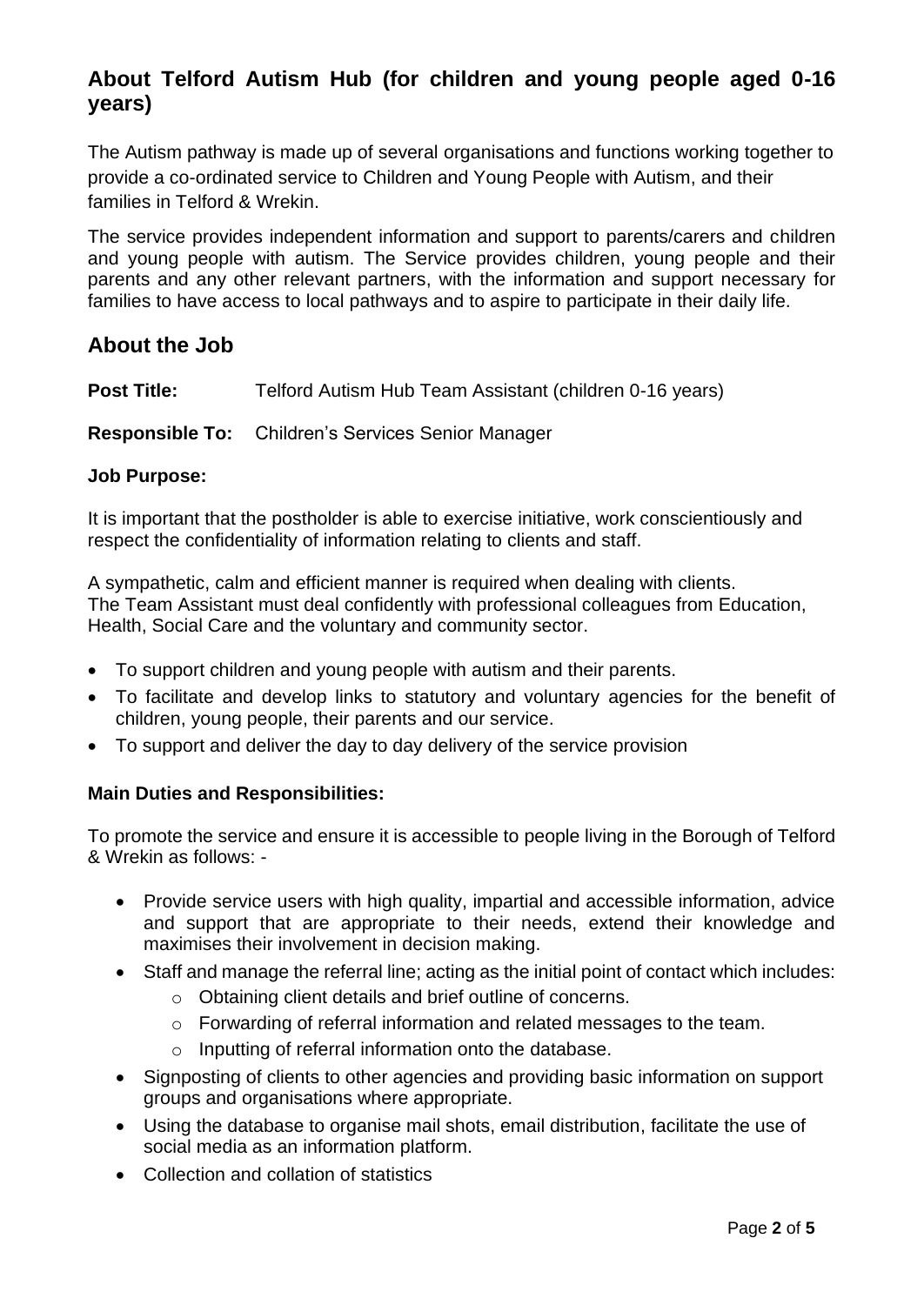- Carrying out evaluation exercises by post or telephone with clients and professional colleagues
- Production, including the printing of leaflets, posters, flyers, agendas, letters, questionnaires and forms.
- Development and maintenance of filing systems
- Assist in the organisation of information days and training opportunities.
- Make room bookings.
- To carry out other duties from time to time as appropriate.

The service operates a friendly, informal team. However, we aim to maintain the highest standards of service and efficiency. Experience of working in a small team in a busy office environment would, therefore, be an advantage.

Support, supervision and training, where necessary, will be provided.

### **Qualifications**

Evidence of a solid general education is required together with GCSE 'O' Level English Language pass at A-C level. Developed keyboard skills and advanced knowledge and ability to use Microsoft Office applications, i.e. Word, Excel, Outlook, Internet Explorer and an understanding or knowledge of Access are also critical.

Evidence of further education or training that would support your application.

## **Extracts from Conditions of Service**

- The post is for 18 hours per week.
- Temporary contract until 31 March 2024.
- Salary Scale: CVS D02
- Salary Range: £9,170 per annum (FTE salary: £18,341 pa).
- Expenses of travel will be reimbursed.
- Holiday entitlement 4 working weeks plus public bank holidays as agreed.
- Superannuation eligible employees will be auto-enrolled into the Pensions Trust pension scheme. The employee may elect to opt out of this.
- The post holder may be required to undertake Enhanced Disclosure and Barring Service check and to complete a questionnaire to assess any health and safety workplace needs through the Local Authority's Occupational Health Service.
- Normal office hours are 9.00 am 5.00 pm: Monday to Friday. "Out of Hours" work may be necessary. Time off in lieu can be arranged (overtime is not paid). Working pattern may be negotiable on appointment.
- The post holder will be based at Suite 12 & 15, Hazledine House, Central Square, Telford Centre, Telford, Shropshire, TF3 4JL but will be required to work at any of our premises from time to time as well as in the community.

#### **Further Information:**

For an informal discussion contact Julie Collins, Children's Service Manager on (01952) 457439 or by email [julie.collins@tandwcvs.org.uk](mailto:julie.collins@tandwcvs.org.uk)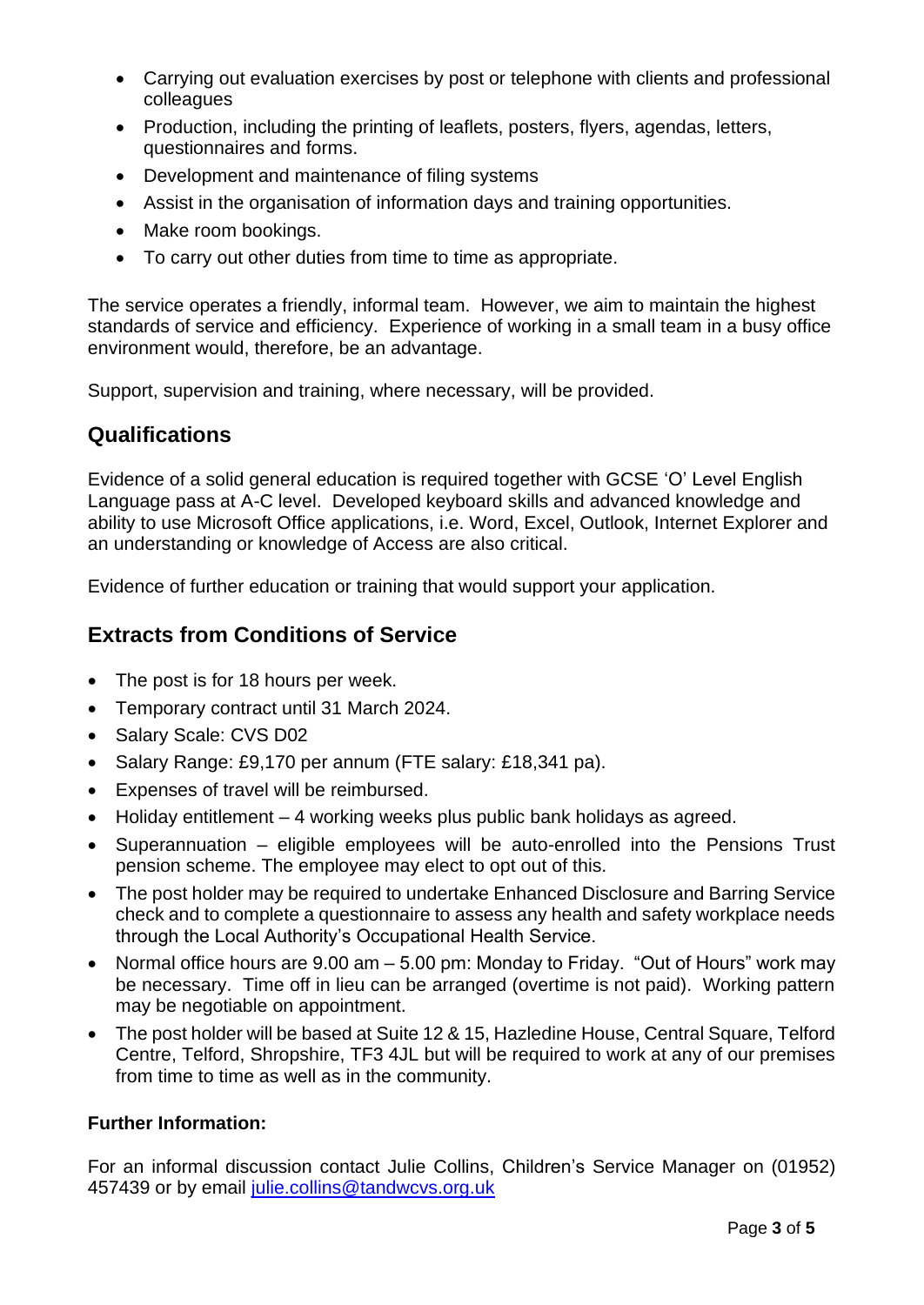For an application form, please contact Karen Morrow, HR Officer, on (01952) 916036 or email [karen.morrow@tandwcvs.org.uk](mailto:karen.morrow@tandwcvs.org.uk)

**Closing Date:** 3 pm on Friday 13 May 2022.

| <b>PERSON SPECIFICATION</b>               |                                                                                                                                                                                                                                                                                                                                                                                                                                                                                                                                                                                                                                                                                                                                   |                                                                                                                                                                                                                                                                                                      |
|-------------------------------------------|-----------------------------------------------------------------------------------------------------------------------------------------------------------------------------------------------------------------------------------------------------------------------------------------------------------------------------------------------------------------------------------------------------------------------------------------------------------------------------------------------------------------------------------------------------------------------------------------------------------------------------------------------------------------------------------------------------------------------------------|------------------------------------------------------------------------------------------------------------------------------------------------------------------------------------------------------------------------------------------------------------------------------------------------------|
| <b>FACTOR</b>                             | <b>ESSENTIAL</b>                                                                                                                                                                                                                                                                                                                                                                                                                                                                                                                                                                                                                                                                                                                  | <b>DESIRABLE</b>                                                                                                                                                                                                                                                                                     |
| <b>Education/Training</b>                 | Evidence of a solid general<br>$\bullet$<br>education and GCSE English<br>Language pass at A-C level<br>is required along with good<br>keyboard skills and the ability<br>to use Microsoft Office<br>applications, i.e. Word,<br>Excel, Outlook, Internet<br>Explorer and an<br>understanding of Access.<br>Numerate.<br>$\bullet$<br>Good standard of literacy.<br>$\bullet$                                                                                                                                                                                                                                                                                                                                                     |                                                                                                                                                                                                                                                                                                      |
| <b>Experience</b>                         | Demonstrate proven<br>$\bullet$<br>experience of supporting<br>clients by telephone.<br>Experience of working within<br>٠<br>a team in a demanding<br>environment.<br>Experience of taking part in<br>$\bullet$<br>group meetings                                                                                                                                                                                                                                                                                                                                                                                                                                                                                                 |                                                                                                                                                                                                                                                                                                      |
| <b>Skills, Abilities and</b><br>Knowledge | Knowledge of SEND<br>$\bullet$<br><b>Excellent communication</b><br>$\bullet$<br>skills (verbal and written) and<br>the ability to work with a<br>variety of audiences.<br>Good negotiating and<br>advocacy skills and the drive<br>and commitment to achieve<br>positive outcomes for<br>children and young people<br>and their families.<br>Ability to work on own<br>$\bullet$<br>initiative, work well under<br>pressure, prioritise work and<br>manage time effectively<br>either as part of a team or<br>when lone working.<br>A good listener with the skills<br>$\bullet$<br>and qualities to engage,<br>motivate and empower<br>children and young people<br>and their families (including<br>those who may be reluctant | The commitment and ability to<br>develop positive relationships<br>with service users, colleagues<br>and external organisations.<br>Understanding of the varied<br>needs of children and young<br>people and their families.<br>Working knowledge of<br>$\bullet$<br>protection of vulnerable adults |